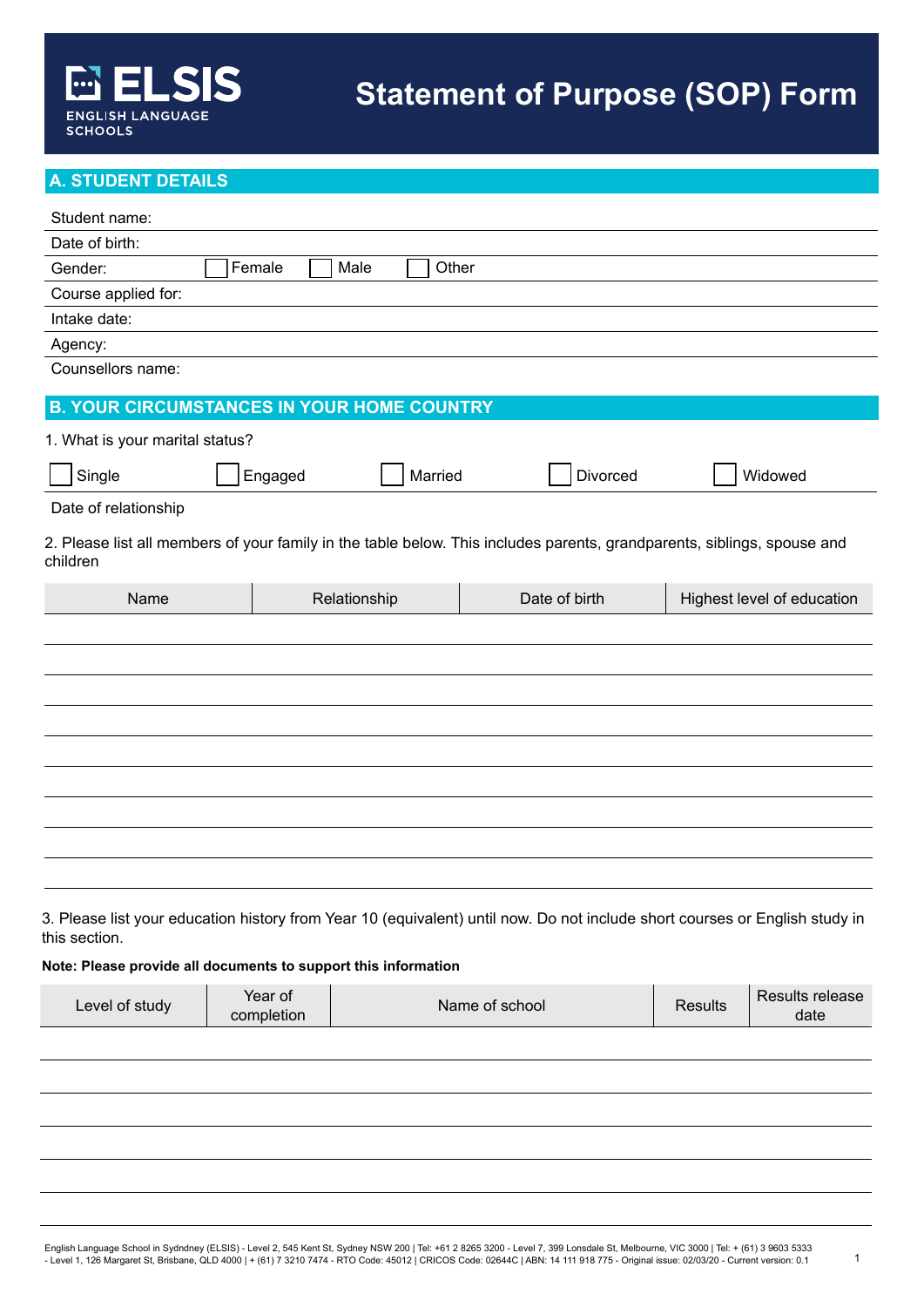4. Please list your activities since you completed your studies. This can be anything you have been doing since you finished studying other than working. If you do not have any information to provide here, write NA in the first field.

| Activity | Start | Finish |
|----------|-------|--------|
|          |       |        |
|          |       |        |
|          |       |        |
|          |       |        |

5. If you have been working, please list your work history below. If you do not have any information to provide here, write NA in the first field.

**Note: You may be asked to provide genuine supporting documents. If you cannot provide supporting documents, do not list employment here.**

| Company | Start date | End date | Role | Salary |
|---------|------------|----------|------|--------|
|         |            |          |      |        |
|         |            |          |      |        |
|         |            |          |      |        |
|         |            |          |      |        |
|         |            |          |      |        |
|         |            |          |      |        |

6. If you have gaps of more than 12 months, what have you been doing?

**Note: This question should only be answered if there are gaps of more than 12 months after answering questions 3, 4 and 5. If no, write NA**

7. When did you decide to undertake further study?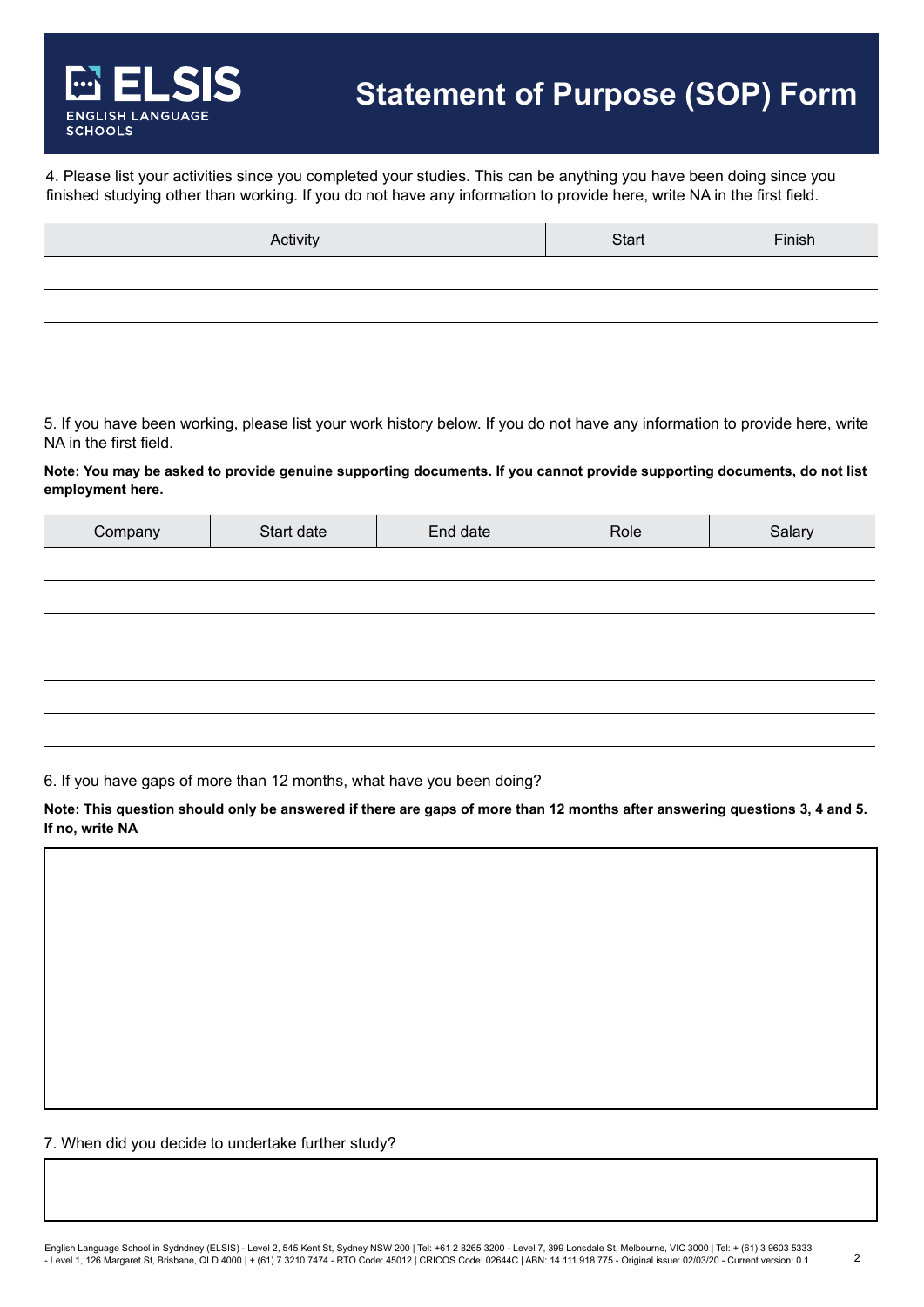

8. Why did you decide to undertake further study?

9. How did you research your study options in your home country?

10. What did you learn about your study options in your home country?

11. Why did you decide not to study in your home country?

12. What are your ties to your home country? Please include any family, financial or community ties in this answer.

13. Do you have military service commitments?  $\begin{array}{|c|c|c|c|c|c|c|c|c|} \hline \end{array}$  NO 14. Do you have any criminal history?  $\blacksquare$  | YES | | NO

## **C. YOUR POTENTIAL CIRCUMSTANCES IN AUSTRALIA**

15. If you are married, what will your spouse do while you are in Australia? If you do not have any information to provide here, write NA.

English Language School in Sydndney (ELSIS) - Level 2, 545 Kent St, Sydney NSW 200 | Tel: +61 2 8265 3200 - Level 7, 399 Lonsdale St, Melbourne, VIC 3000 | Tel: + (61) 3 9603 5333 - Level 1, 126 Margaret St, Brisbane, QLD 4000 | + (61) 7 3210 7474 - RTO Code: 45012 | CRICOS Code: 02644C | ABN: 14 111 918 775 - Original issue: 02/03/20 - Current version: 0.1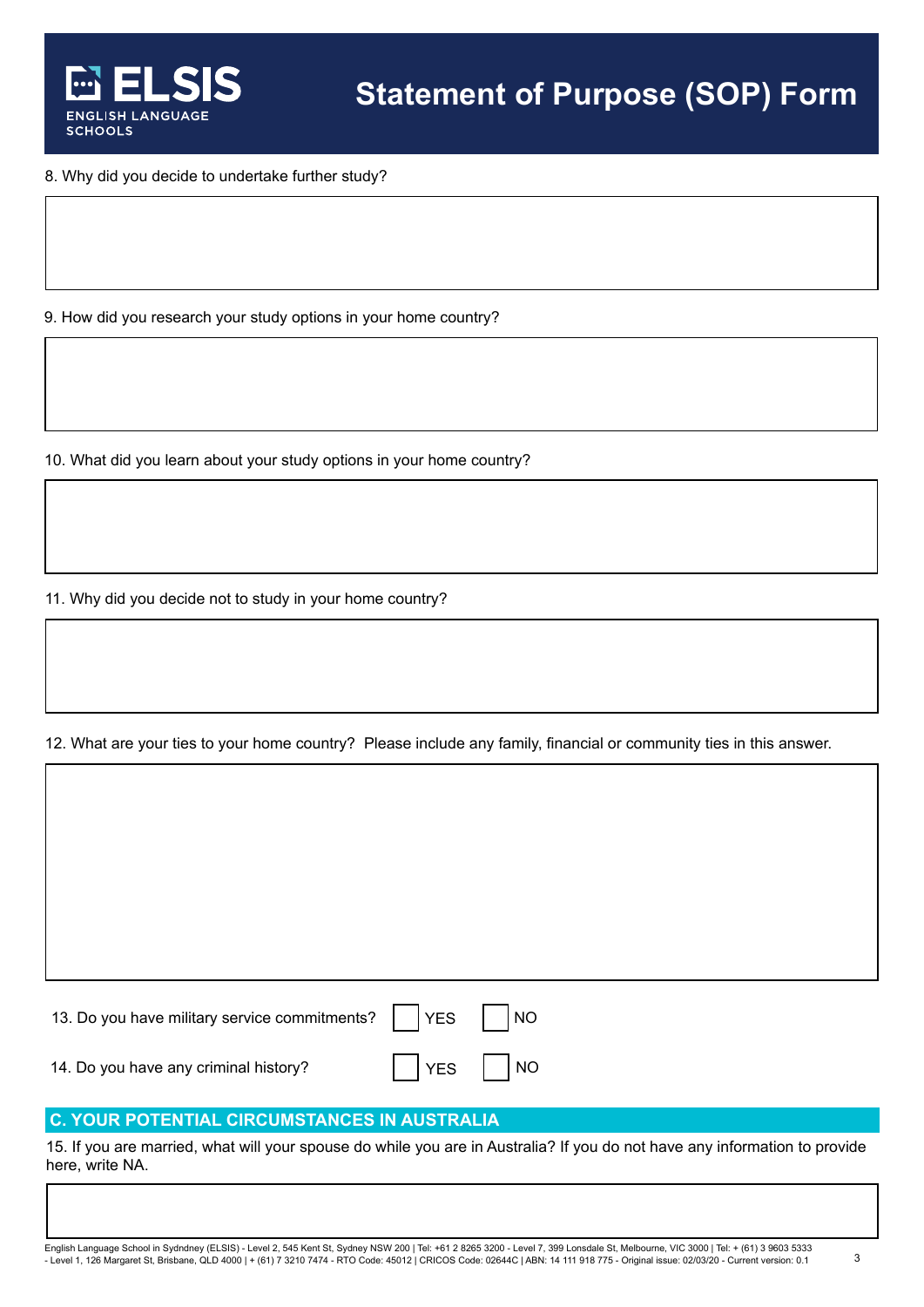16. If you have children, what will they do while you are in Australia? If you do not have any information to provide here, write NA

17. Other than Australia, what countries did you research before you decided to study in Australia?

| Country:             |  |
|----------------------|--|
|                      |  |
| Country:<br>Country: |  |
| Country:             |  |
|                      |  |

18. How did you research these countries?

19. What did you learn about these countries?

20. How did you research Australia?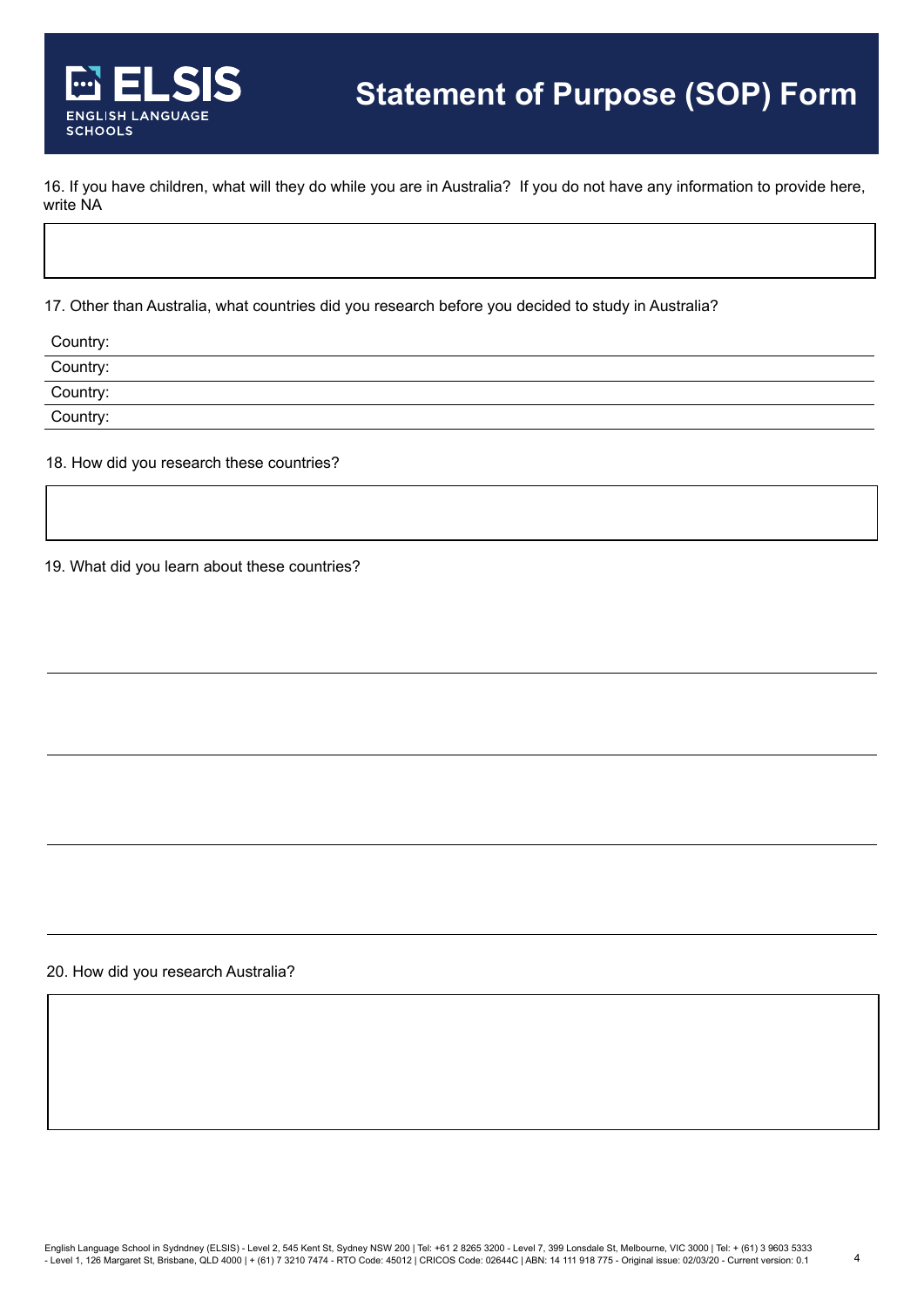

### 21. What did you learn about Australia during your research?

### 22. Why did you choose Australia?

#### 23. Which providers did you apply to in Australia?

| Provider | Course name | Did you receive an offer? |
|----------|-------------|---------------------------|
|          |             |                           |
|          |             |                           |
|          |             |                           |
|          |             |                           |
|          |             |                           |

### 24. How did you research ECA?

25. Why did you choose this provider?

26. Which course will you be studying?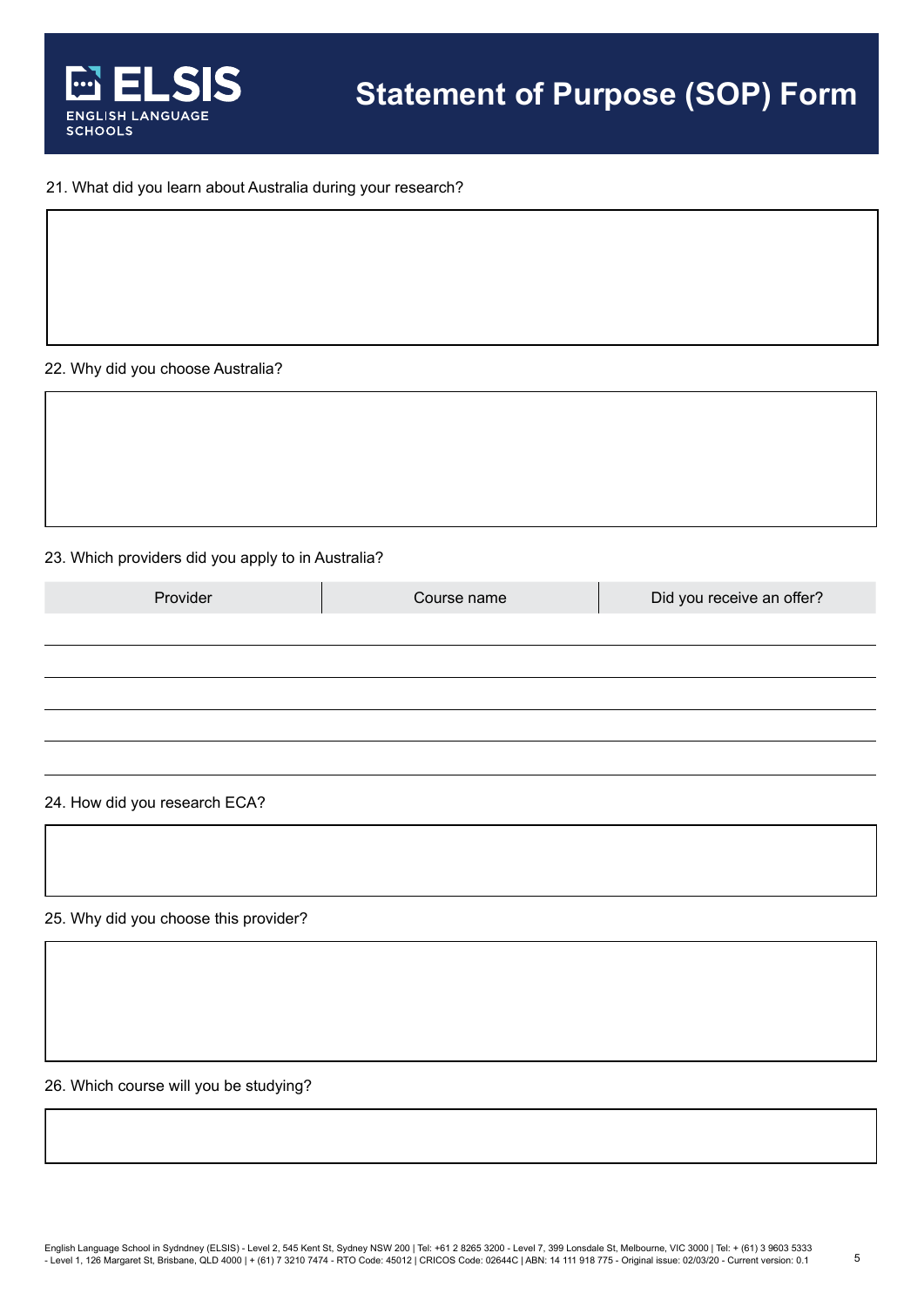

27. Why did you choose this course?

| 28. Which 3 subjects interest you the most?                                                                                    |                 |                                        |             |                        |
|--------------------------------------------------------------------------------------------------------------------------------|-----------------|----------------------------------------|-------------|------------------------|
| Subject name                                                                                                                   |                 | What interests you about this subject? |             |                        |
|                                                                                                                                |                 |                                        |             |                        |
| 29. What city will you study in?<br>30. Why did you choose this city?                                                          | <b>Brisbane</b> | Melbourne<br>Sydney                    |             |                        |
|                                                                                                                                |                 |                                        |             |                        |
| 31. List the family living in Australia and the city the live in. If you do not have any information to provide here, write NA |                 |                                        |             |                        |
| Name                                                                                                                           | Relationship    | City they live in                      |             | What visa are they on? |
|                                                                                                                                |                 |                                        |             |                        |
| 32. Where will you live while you are studying?                                                                                |                 |                                        |             |                        |
| <b>D. VISA HISTORY</b>                                                                                                         |                 |                                        |             |                        |
| 33. Please list your visa history below:                                                                                       |                 |                                        |             |                        |
| Country                                                                                                                        | Visa type       |                                        | Visa status | Year                   |
|                                                                                                                                |                 |                                        |             |                        |
|                                                                                                                                |                 |                                        |             |                        |
|                                                                                                                                |                 |                                        |             |                        |

6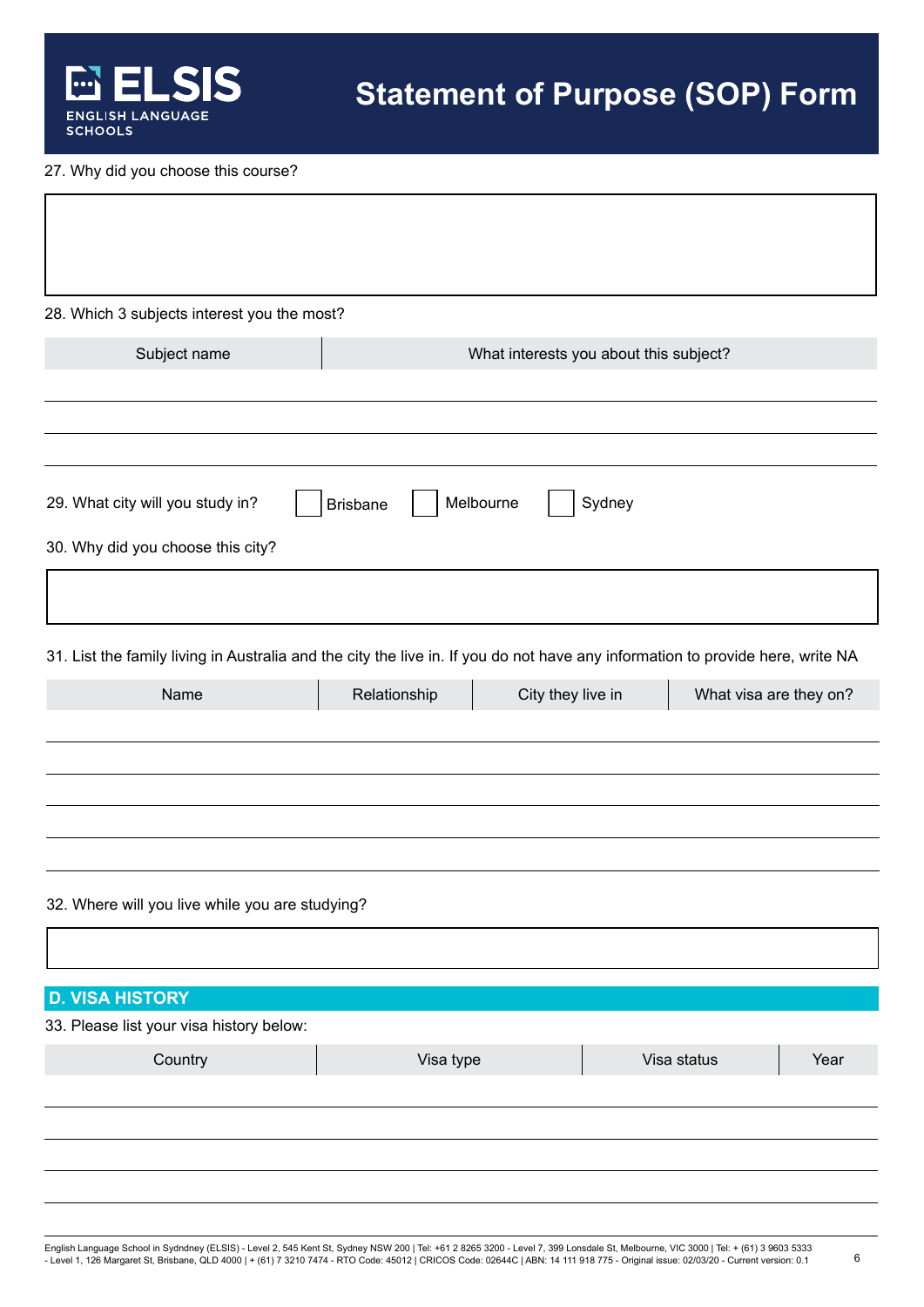

34. If you have a history of visa rejections or non-compliance, please provide information to support why this will not be an issue moving forward.

35. Please list your family visa history below:

| $\sim$       | . .     |           |             |      |
|--------------|---------|-----------|-------------|------|
| Relationship | Country | Visa type | Visa status | Year |
|              |         |           |             |      |
|              |         |           |             |      |
|              |         |           |             |      |
|              |         |           |             |      |
|              |         |           |             |      |

# **E. VALUE OF THE COURSE TO YOUR FUTURE**

36. How does this course fit with your study / employment history?

37. How will this course benefit your future?

38. What will you do when you finish this course?